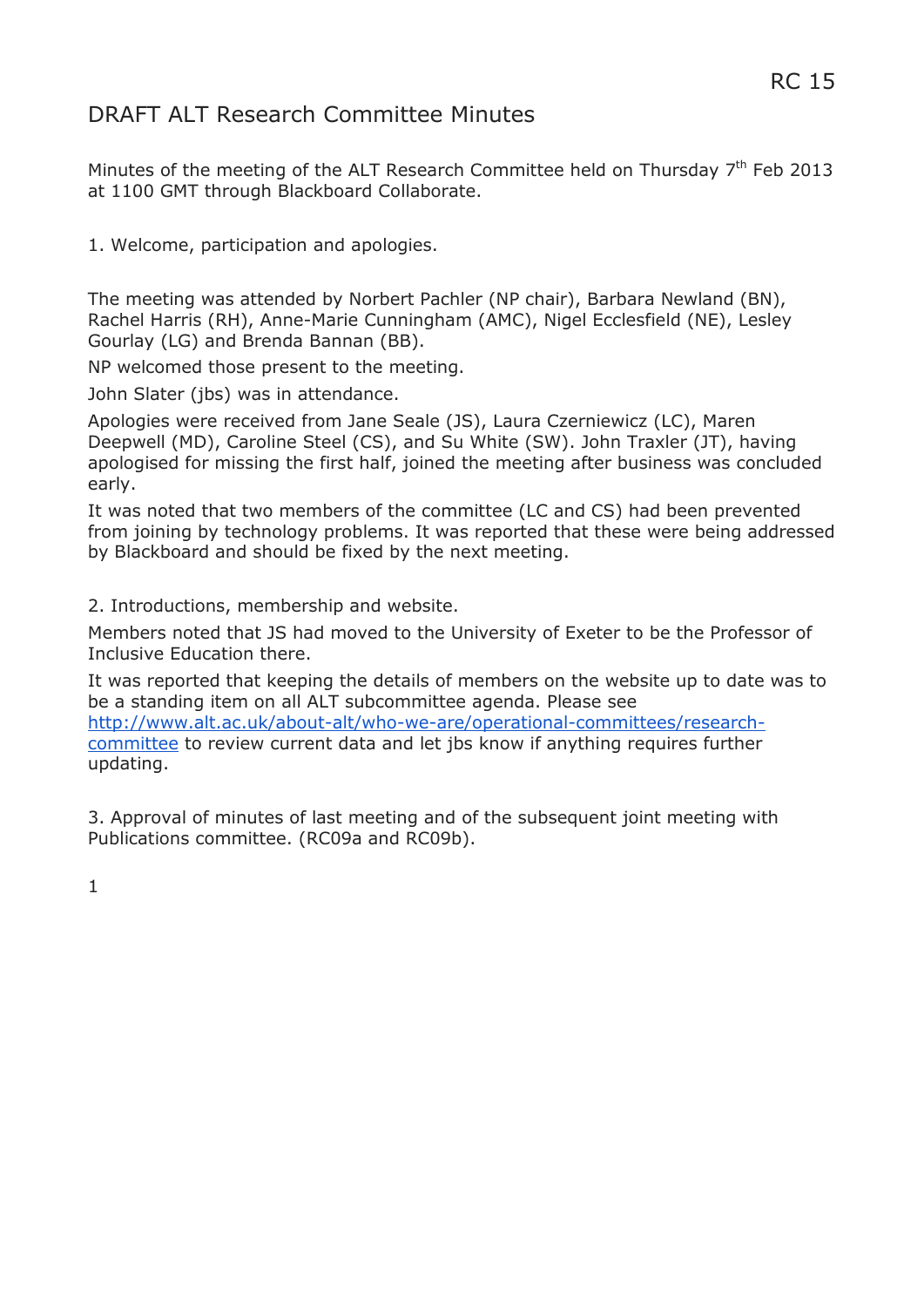The minutes were approved. RC09a would now become the final minutes of the October meeting (and not draft) on the website.

4. Matters arising not separately on the Agenda.

The committee received Paper RC10 noting progress on the following actions.

4.2 Membership and website:

Completed: Changes notified were in hand but there was a need for further work. This was now a standing item on all, ALT committee agenda.

4.5.1 Confidentiality:

Completed: Seems to work. This was the last reminder ion 2012/3

# 4.5.2 Webinar Programme:

Completed. All suggestions made have been taken on board. Webinar audiences were increasing.

4.6 Recommendation to CX for Vice Chair:

Completed. The recommendation of PC had been accepted by CX. PC was now the Vice Chair.

4.7 Standardised rubric for ALT committees and plan resulting:

Completed. The revisions had been made and a draft plan produced which would be discussed under Agendum 7.

4.8 How can we encourage research in the FE and skills sector, by practitioners?: Completed. NE had produced a paper for discussion under Agendum 5.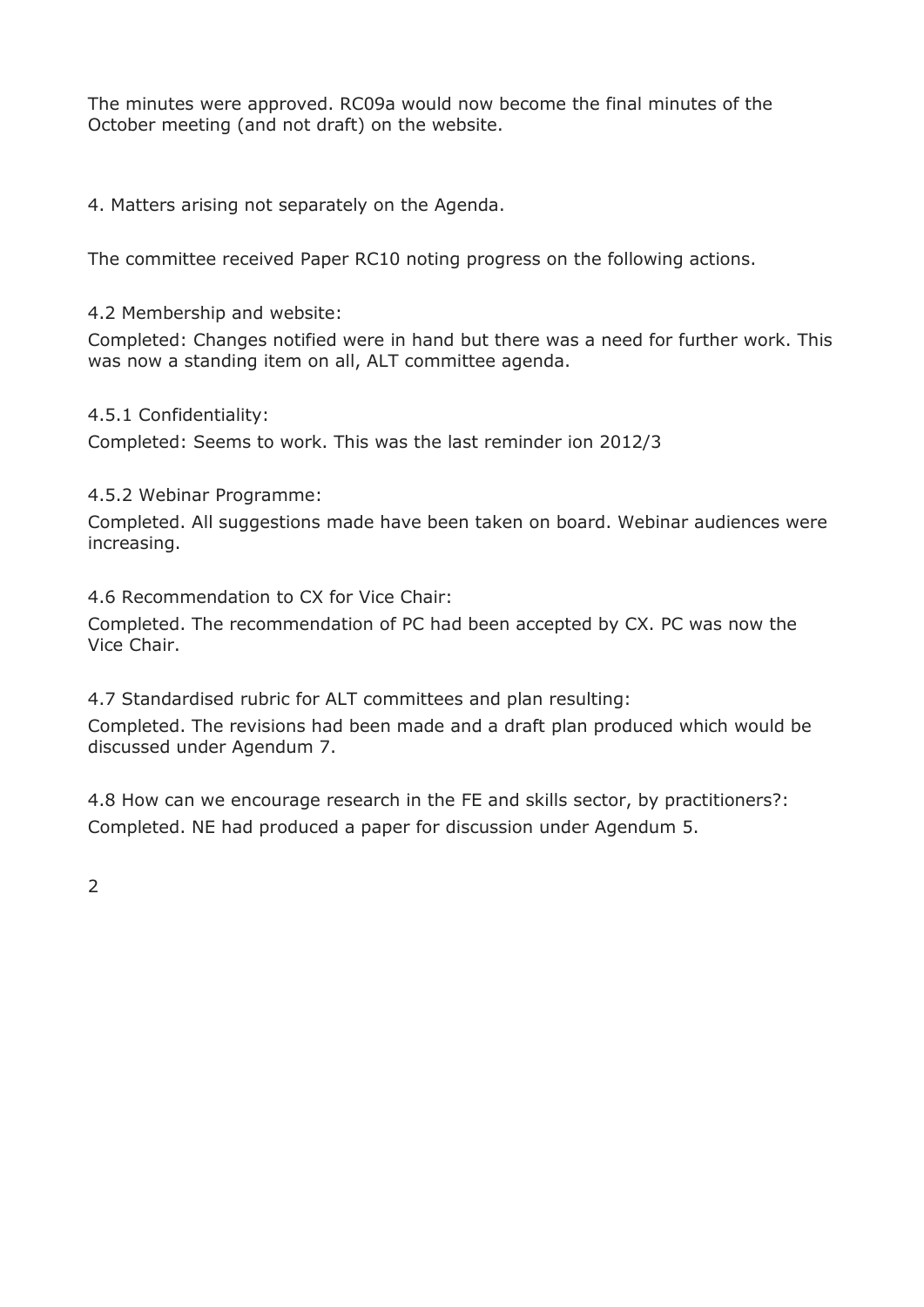# 4.9.1 Changes to ALTC:

Completed successfully in discussion with PX and subsequently – there will be a research themed day and there will be a special issue of RLT. See [http://www.alt.ac.uk/alt-conference/altc2013/submit-proposal/call-research-papers.](http://www.alt.ac.uk/alt-conference/altc2013/submit-proposal/call-research-papers) This will be discussed further under Agendum 6. CX accepted proposals. We shall approach some CX members when the papers are in.

## 4 .9.2. Relationship with RLT:

Completed. The term "Journal Supplement was now deprecated although the one remaining in progress would be completed. Other details were agreed as hoped.

..and also a matter arising from joint meeting with PX

#### 4.JMPXRC ALTC 2013:

There was fruitful discussion of the possibilities of making the proceedings of the conference properly reviewed through RLT mechanisms "up front" by revising the conference reviewing procedure. This might enable rapid publication.

It was important in any changes that the existing contract with the publisher be respected. Action completed as procedures now defined. See also Agendum 6.

5. Promoting and sustaining practitioner research in the UK FE and Skills Sector.

NE introduced RC11. With the demise of LSIS, no single agency has a brief for research in the FE (Community College) sector. Jisc plc (pka JISC), may find some funds to take things forward but there is a role for ALT as an honest broker bringing together those with an interest such as FE Guild and IFL and FERA with funders such as BIS and the departments in Wales, Scotland and NI to ensure that vital evidence building work continues to be pursued, especially by practitioners.

NP mentioned [www.relectingeducation.net](http://www.relectingeducation.net/) and suggested that someone form the area should make a contribution to it.

Actions:  $NE + MD + ibs$  to meet to decide on specific actions with a possible involvement of NP as chair of any resulting meeting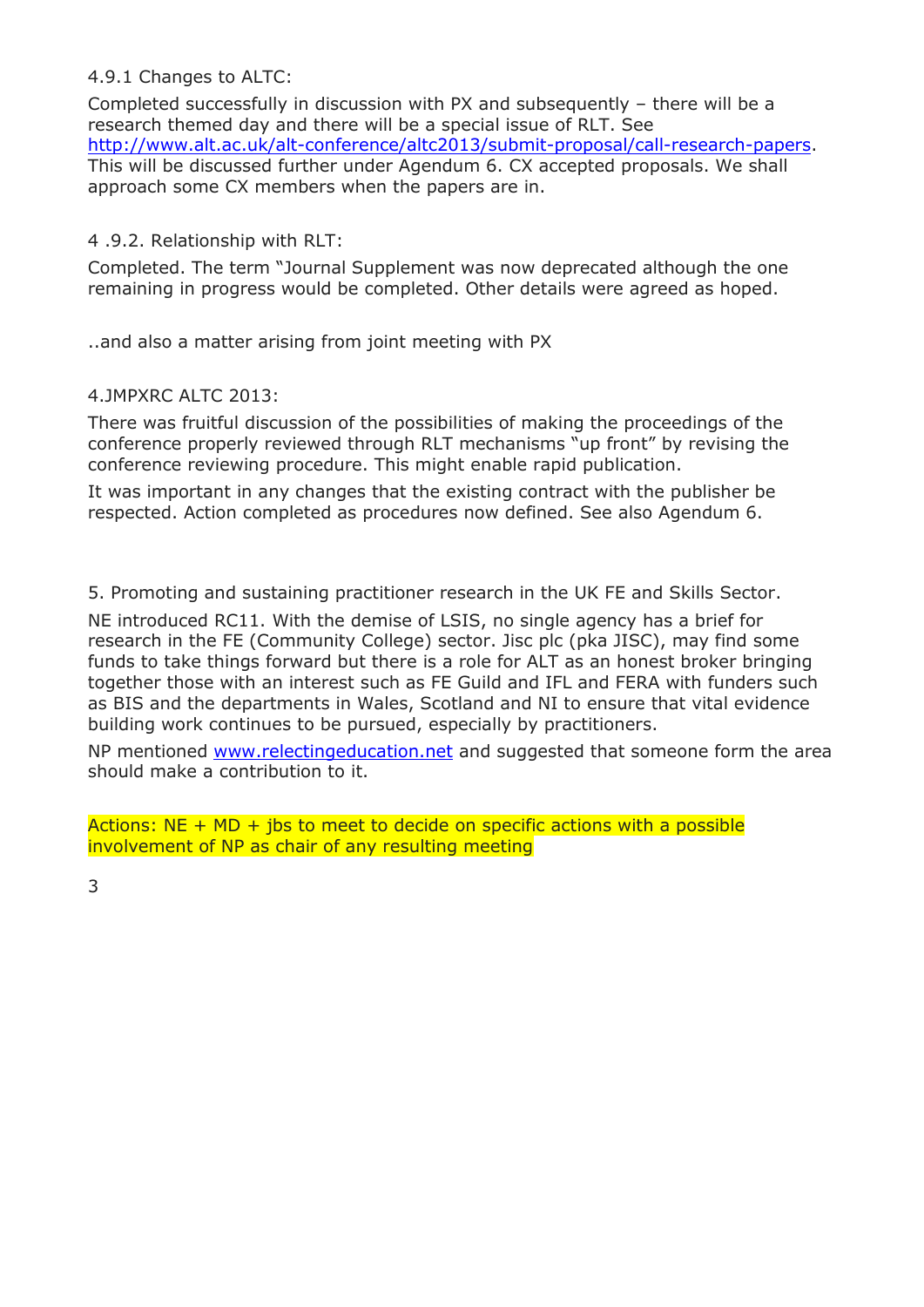Office and PX to consider a possible future special issue of RLT in the area? NE to look into who should consider contributing to reflecting education.

# 6. ALTC and Research Papers.

See Paper RC12. There was a renaming from "Proceedings Papers" to "Research Papers". It was hoped that numbers would increase. As far as possible all will be presented on Wed  $11<sup>th</sup>$  Sept 2013 at Nottingham. The editors of the resulting special issue on "Building new cultures of Learning" would be Steven Verjans, David Hawkridge and Gail Wilson, the conference research editors who were all on the RLT editorial board with Steven one of three editors. The same standards and procedures as for RLT will be used in reviewing. This meets all requirements for a special issue. It will meet the REF time deadline. LG explained further details.

There were Robin Mason fellowships to subsidise attendance by research students, especially if giving a paper. These can be bid for through the website.

#### Actions: All members to be prepared to review if asked.

All members to use their chat channels to drum up support - closing date end of month but may be extended to mid March. ALT is especially keen for international member action here.

Jbs to contact Sheila Kearney, the Research Director at LSIS to see if there are possibilities for sessions arising out of work being completed.

7. Plan and RC Activities in 2012/3. See RC13a and RC13b.

RC accepted the revised Terms of Reference. (RC13a)

RC added to the bullets in RC13b the need to work with other relevant organisations such as SRHE (BN), FERA(NE) and IfL possibly hold a joint event.

CMALT volunteers were still needed. How was CMALT related to Professional Standards Descriptor 1?

Action. Jbs to follow up with BN and NE the possibility of joint events with appropriate bodies.

Jbs to report back on CMALT progress including CMALT Australasia.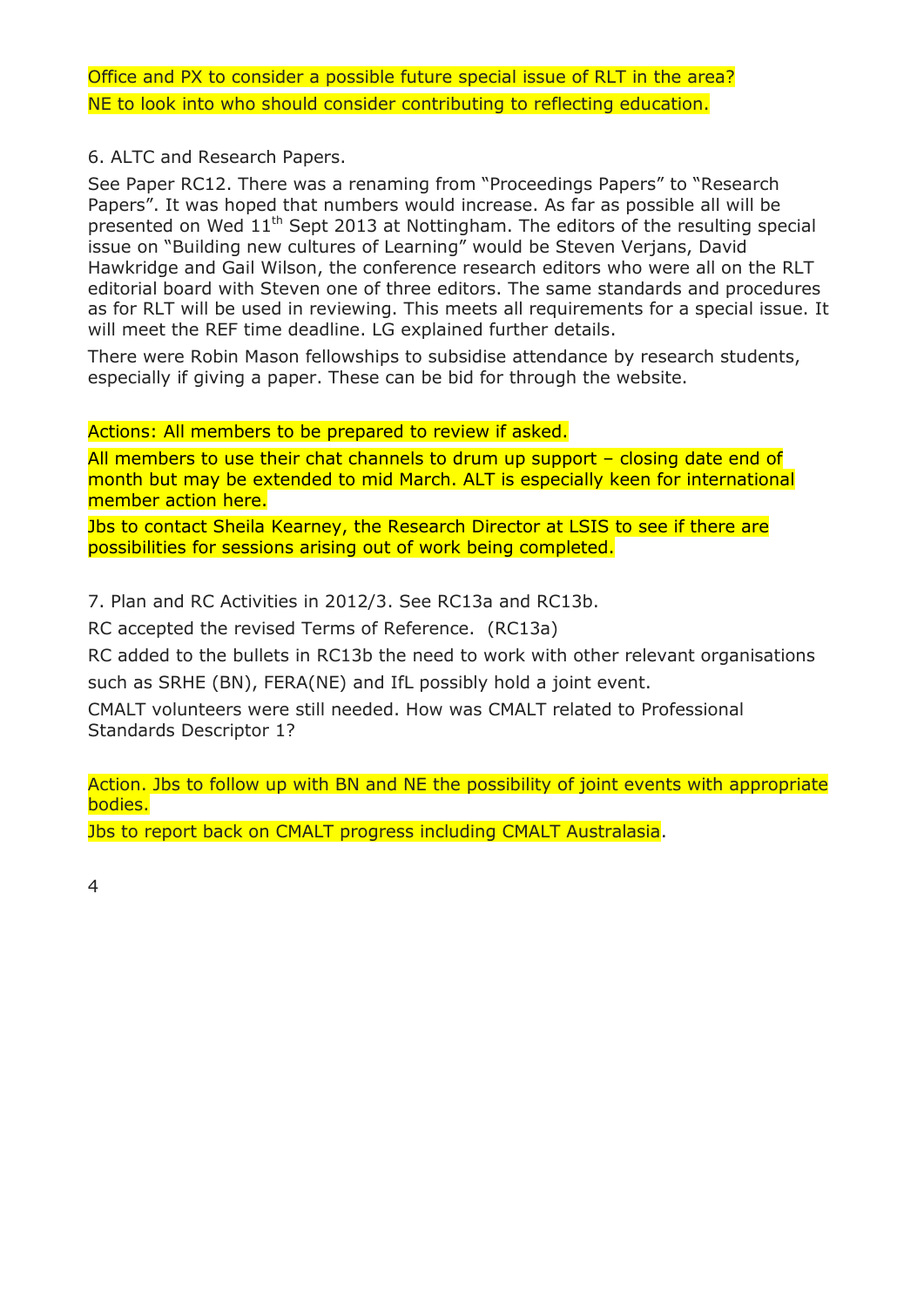#### 8. Possible Policy Board. See RC14

The committee welcomed the proposed policy board but wondered if the timescale was too tight although the doctrine of ripe time applied. BB noted that the policy issues and worries were shared with those outside the UK.

It was important to have a clear pedagogic lead to the event.

Action: Members to send any further comments/suggestions for speakers etc. to jbs by  $15<sup>th</sup>$  Feb

9. To and from other committees.

NP had been invited to join the Journal Steering Group (which reports to the Trustees as well as to PX and to RC) and this would lead to better communication with PX. The CMALT work might also join up with MSC and work under Agendum 5 with FEC. This was now a standing item on all committee agenda.

This was also a good place to advertise the forthcoming RLT special issue on Scholarship and Literacies in a Digital Age. See

http://www.alt.ac.uk/publications/research-learning-technology/call-papers-specialissue-2013

10. Any other business.

10.1 Open Access:

ALT had submitted evidence to both the House of Lords enquiry under Lord Krebs and the BIS select committee. This was largely based on the experiences of JLT which had gone gold open access on Jan  $1<sup>st</sup>$  2012. Since that time there had been substantial increases in downloads, abstract downloads and submissions. It was too soon to see much effect on citations.

As a result we had supported the eventual wish for Gold Open Access but with low APCs and different transitions for different discipline areas (some involving Green) and with transitional protection for some learned bodies who could not cope. It was however important that subjects bore the resulting transitional costs.

10.2 Possible involvement in SCALA network: